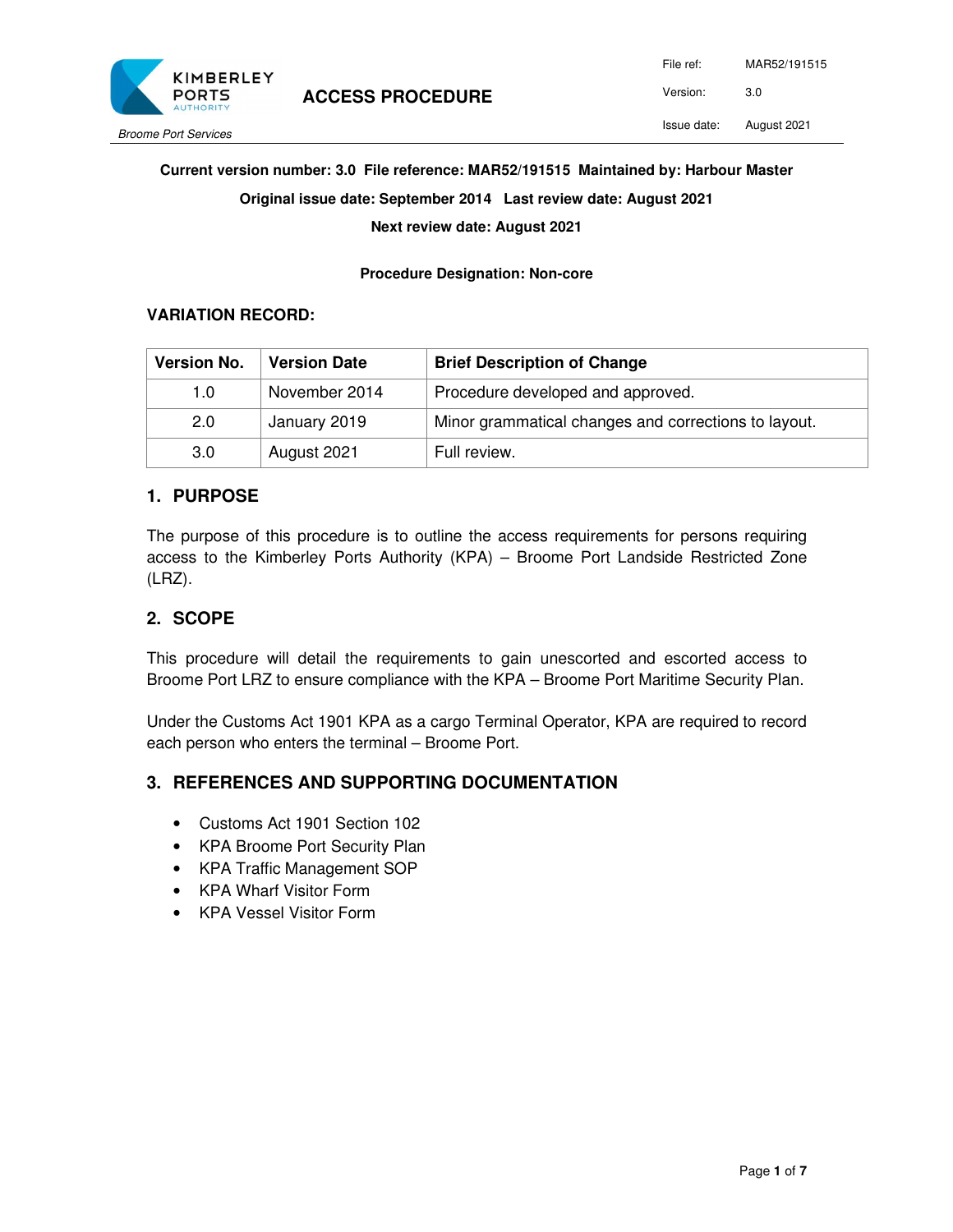

Broome Port Services

## **4. AS A WORKER (UNESCORTED ACCESS)**

Under the KPA Broome Port Security Plan the wharf has been declared a LRZ and access to that area is strictly controlled. In order to gain 'unescorted access' to the LRZ a person must possess the following:

- A current Maritime Security Identification Card (MSIC)
- A Broome Port Induction Card (received after completing the Broome Port Induction); and
- Have a valid operational need to enter the Port.

## **5. AS A VISITOR (ESCORTED ACCESS)**

A person who requires access to the LRZ including visitors who does not hold a current MSIC must be escorted by a person who is entitled to unescorted access.

### **5.1. Visitor Restriction**

Visitors (observers or workers) may be escorted for up to a total of ten visits into the LRZ. Any extension required to this number must be sought from the Port Security Officer (PSO). Approval may be granted in special or extenuating circumstances for example, if the person can demonstrate that they have lodged an MSIC application and are awaiting issue of the certificate.

### **5.2. Prior Notice**

Visitors must provide prior notice of their intention to visit:

- For Vessel Access: through the vessel master/agent using the Vessel Visitor Access Form which must be emailed to both Security Gatehouse and Operations Department at security@kimberleyports.wa.gov.au and cc operations@kimberleyports.wa.gov.au •
- For Wharf Access: gaining approval from the PSO or delegate using the Wharf Visitor Access Form which must be emailed to both Security Gatehouse and Operations Department at security@kimberleyports.wa.gov.au and cc operations@kimberleyports.wa.gov.au

### **5.3. Visitor Entry Procedure**

The Australian Customs and Border Protection Act requires monitoring of access to customs designated customs areas including the Broome wharf consequently the Escort must check the visitor 'In' at the Security gate or Operations department prior to entering LRZ.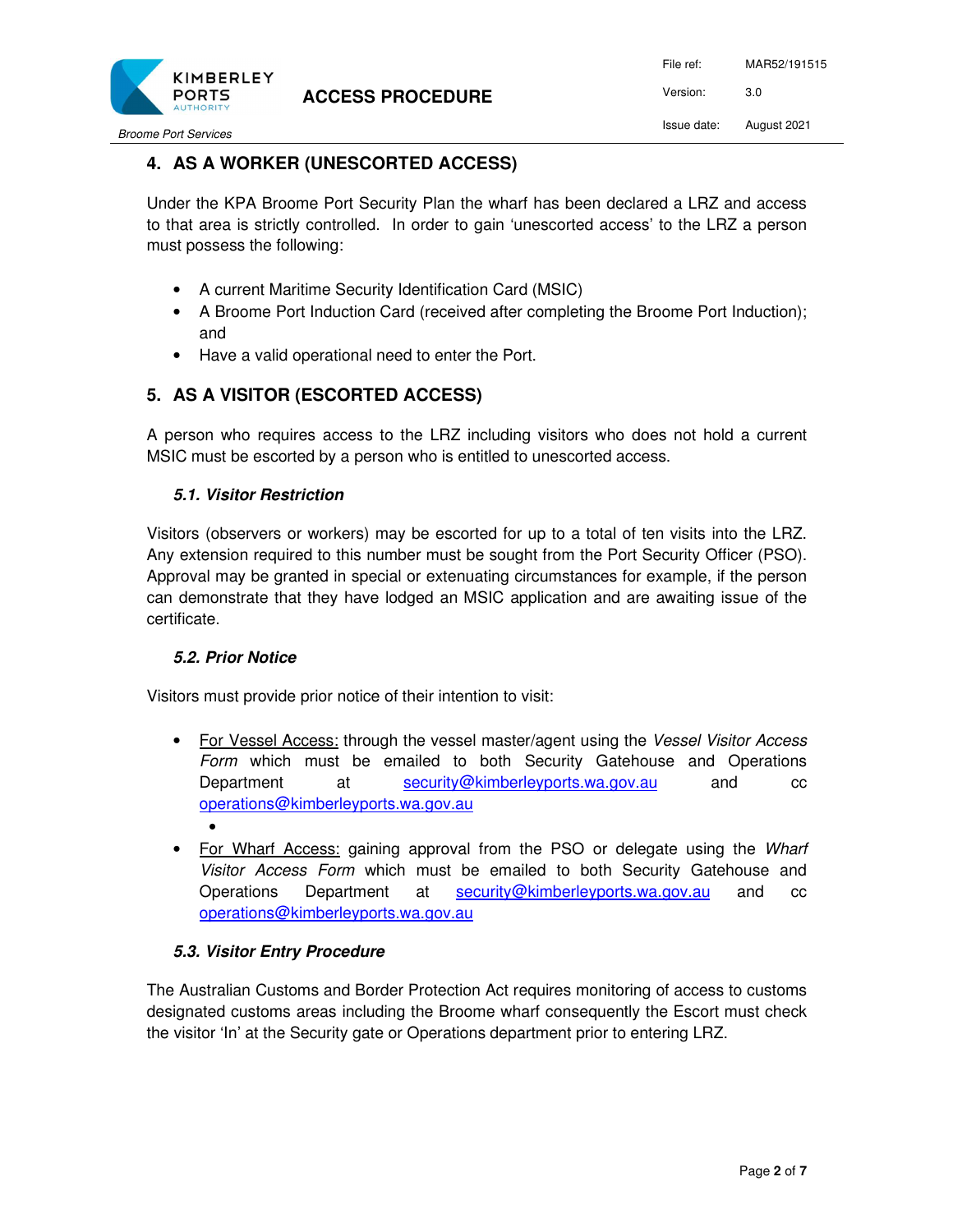

Broome Port Services

The visitor must provide photographic identification, in the form of one of the following:

- A driver's licence;
- Passport;
- $\bullet$  18+ card;
- MSIC; or
- Or another card approved by the PSO.

Once registered, the escort and visitor can proceed to the main security gate to enter the LRZ. At the main security gate the escort will need to swipe their Broome Port Induction Card and clearly display their MSIC.

When in the LRZ the visitor must remain in direct contact with their designated escort. (the escort must be able to see and direct the visitor at all times)

### **5.4. Escorting Person Responsibilities**

The escort is to:

- Advise the visitor in advance of the requirement to produce photo identification;
- Sign the visitor in electronically at the Operations department and in doing so acknowledge their responsibility as escort for the visitor;
- Ensure that the Broome Port access conditions are complied with;
- Remain with the visitor continuously throughout their time on the wharf by maintaining a direct visual and verbal contact; and
- Escort the visitor out of the LRZ once the purpose of the visit is complete. If in exceptional circumstances the escort needs to be changed the original escort must advise the Security Gatehouse prior to the change, if the change is unexpected then at the time of the change.

### **6. SHIPS CREW**

For safety and security purposes all ship's crew transiting the LRZ must be listed on a crew list that has been provided to the KPA Operations Department/Security prior to the vessels arrival and must be escorted.

The crew list must include sign on and sign off details and identification document details. Crew or visitors that attempt to enter or exit the Broome Port site that are not on the crew list will be denied access until their identity and access approval is confirmed by the vessels master. Note: vessel can submit crew list in their own format.

Domestic crews without an MSIC will need to register with their Escort at the Operations department or Security gatehouse prior to gaining inward access to the LRZ

International ship's crew need to be escorted entering and exiting the Landside Security Zone.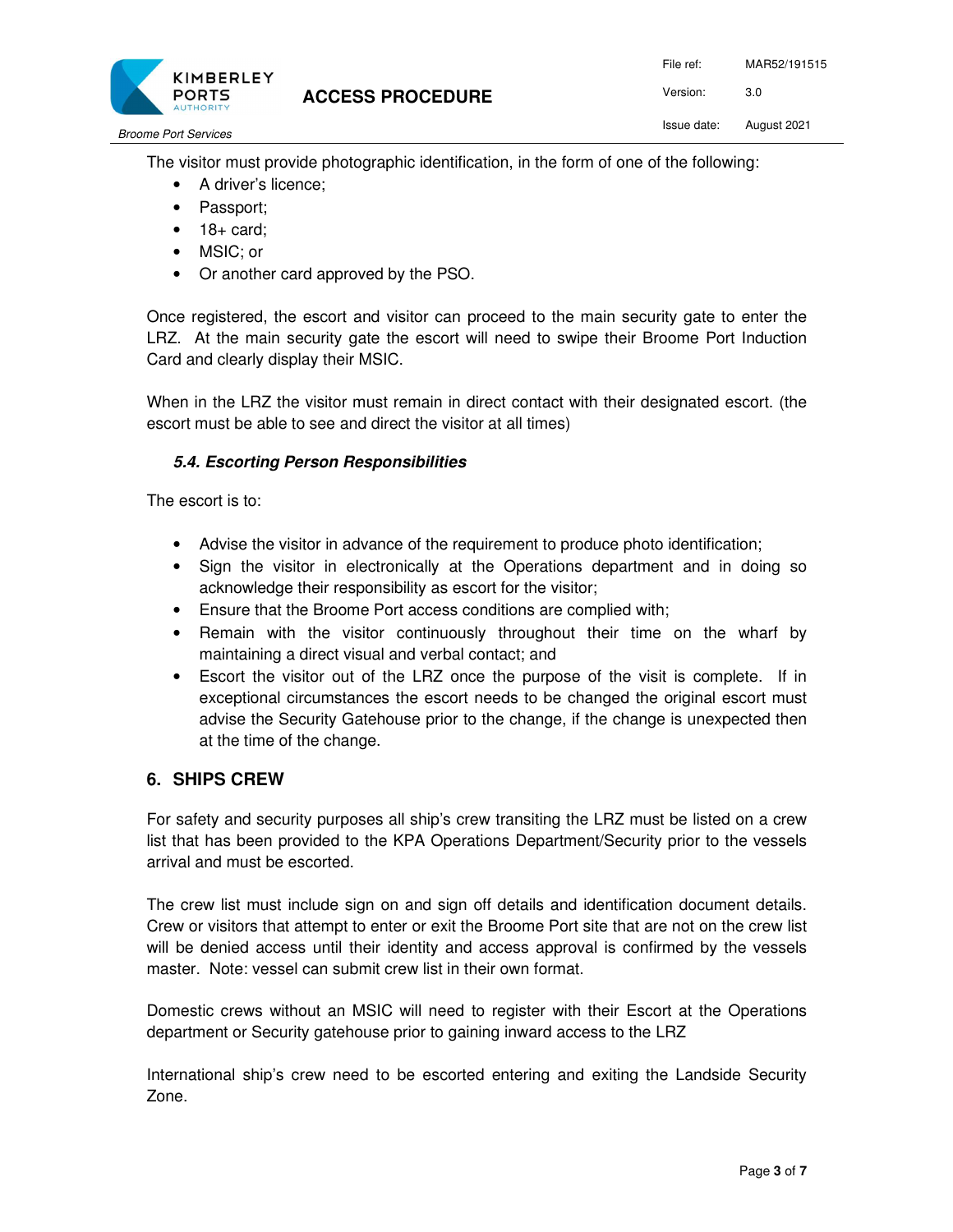

Broome Port Services

## **7. PASSENGERS**

### **7.1. Large Cruise Vessels**

Passengers on large cruise vessels, as per the *Border Protection Act*, are exempt and only require an escort to enter or exit the LRZ as per the Port Security Plan.

### **7.2. Vessels with Approved Ship Security Plan**

Vessels with an approved ship security plan must provide to KPA Operations Department/Security a passenger embarkation and disembarkation list. In addition the passengers must be escorted when entering and exiting the LRZ and must carry photo ID to present on request.

### **7.3. Domestic passenger vessel and charter boats**

Domestic passenger vessels and charter boats without an approved ship security plan must provide the KPA Operations Department/Security with a visitor list and ensure all of their passengers are registered as per the visitor procedures detailed above.

### **8. EXCEPTIONS**

The following personnel are exempt from holding an MSIC if they are carrying their respective ID's:

- Customs;
- St John Ambulance;
- Federal and State Police: and the
- Australian Defence Force

However, personnel from these agencies who require regular access to the Broome Port site for routine duties are requested complete the KPA Broome Port Induction.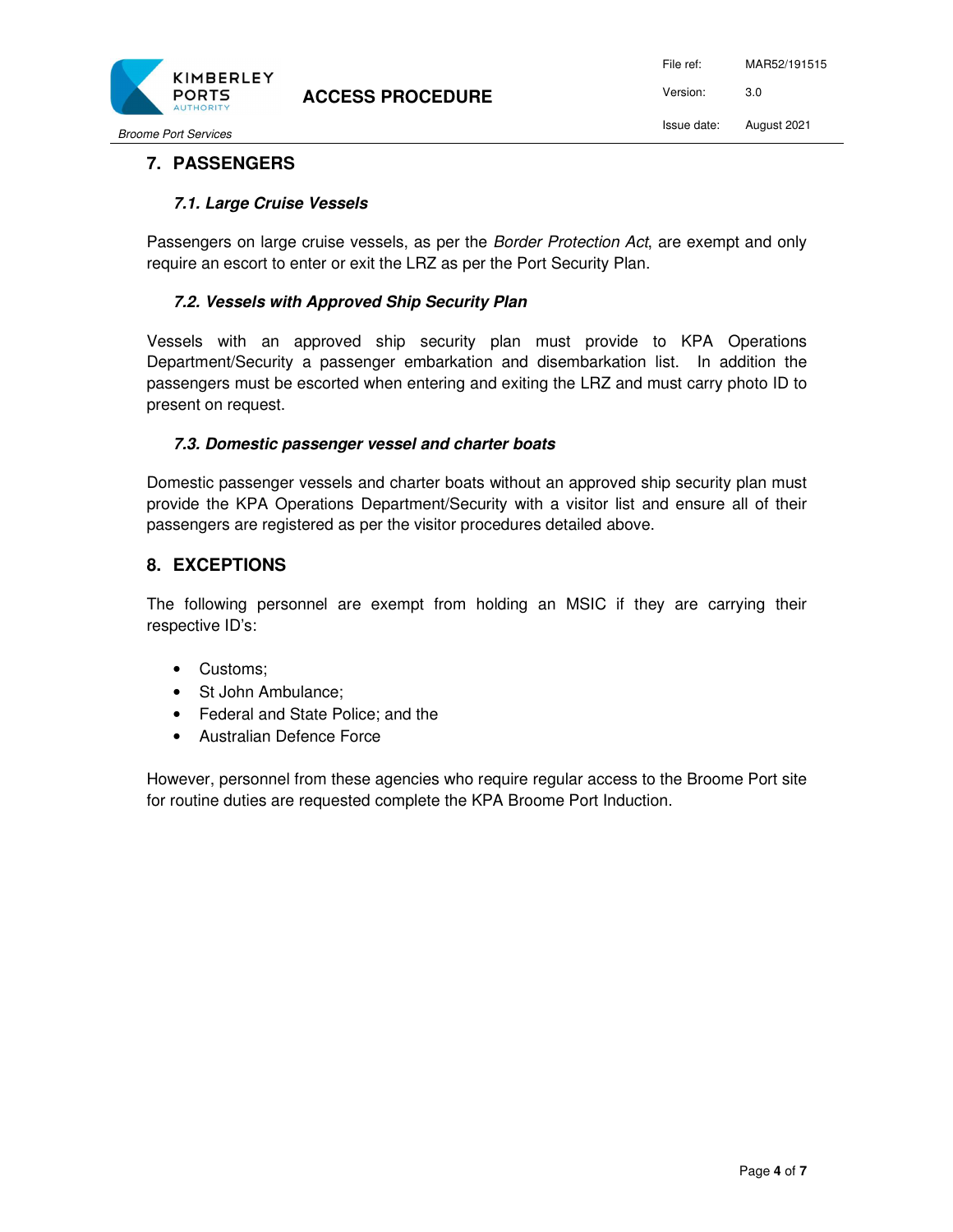

**ACCESS PROCEDURE** 

Broome Port Services

File ref: MAR52/191515 Version: 3.0 Issue date: August 2021

## **9. APPENDIX 1 – BROOME PORT ACCESS FLOWCHART**

MAR52/82983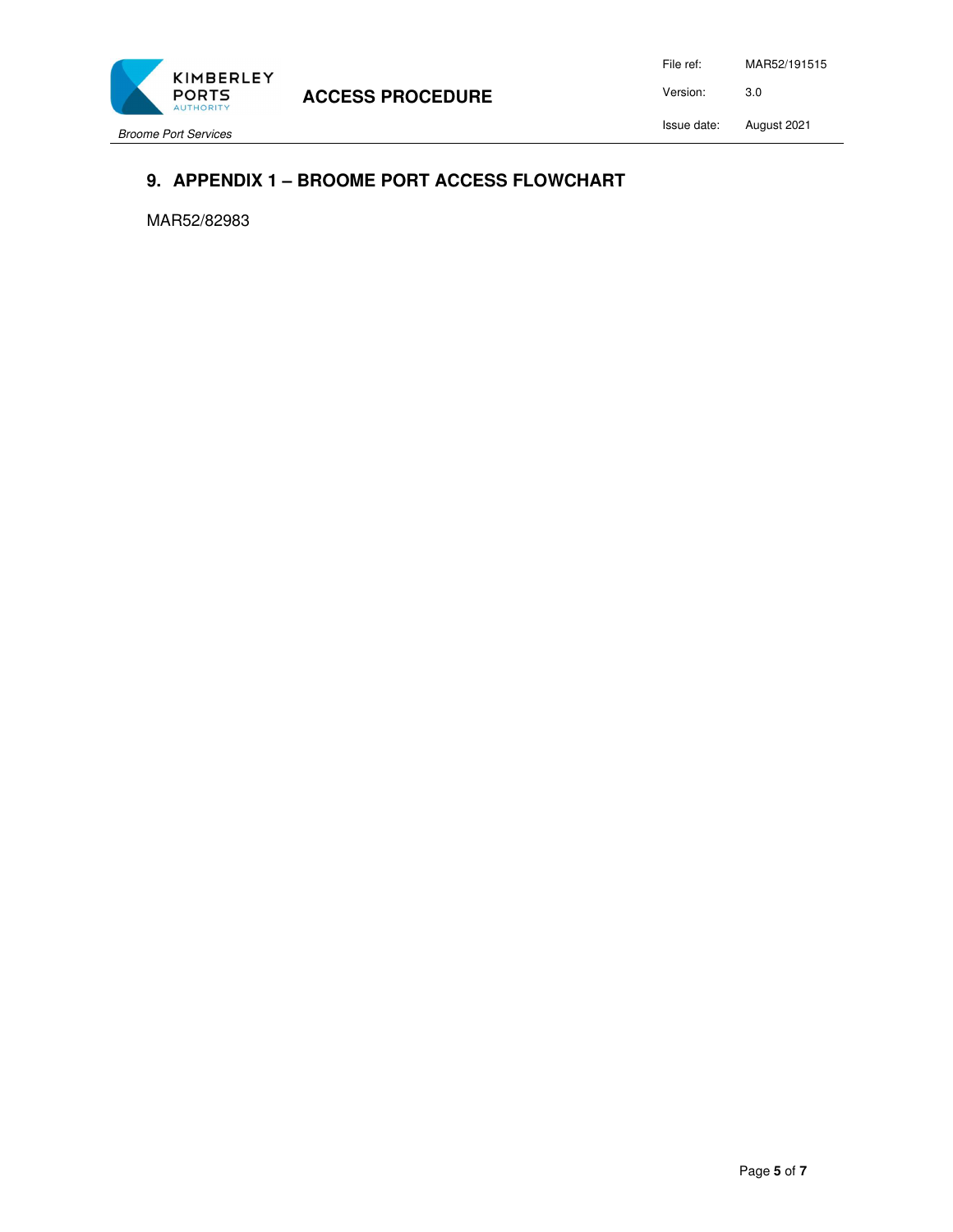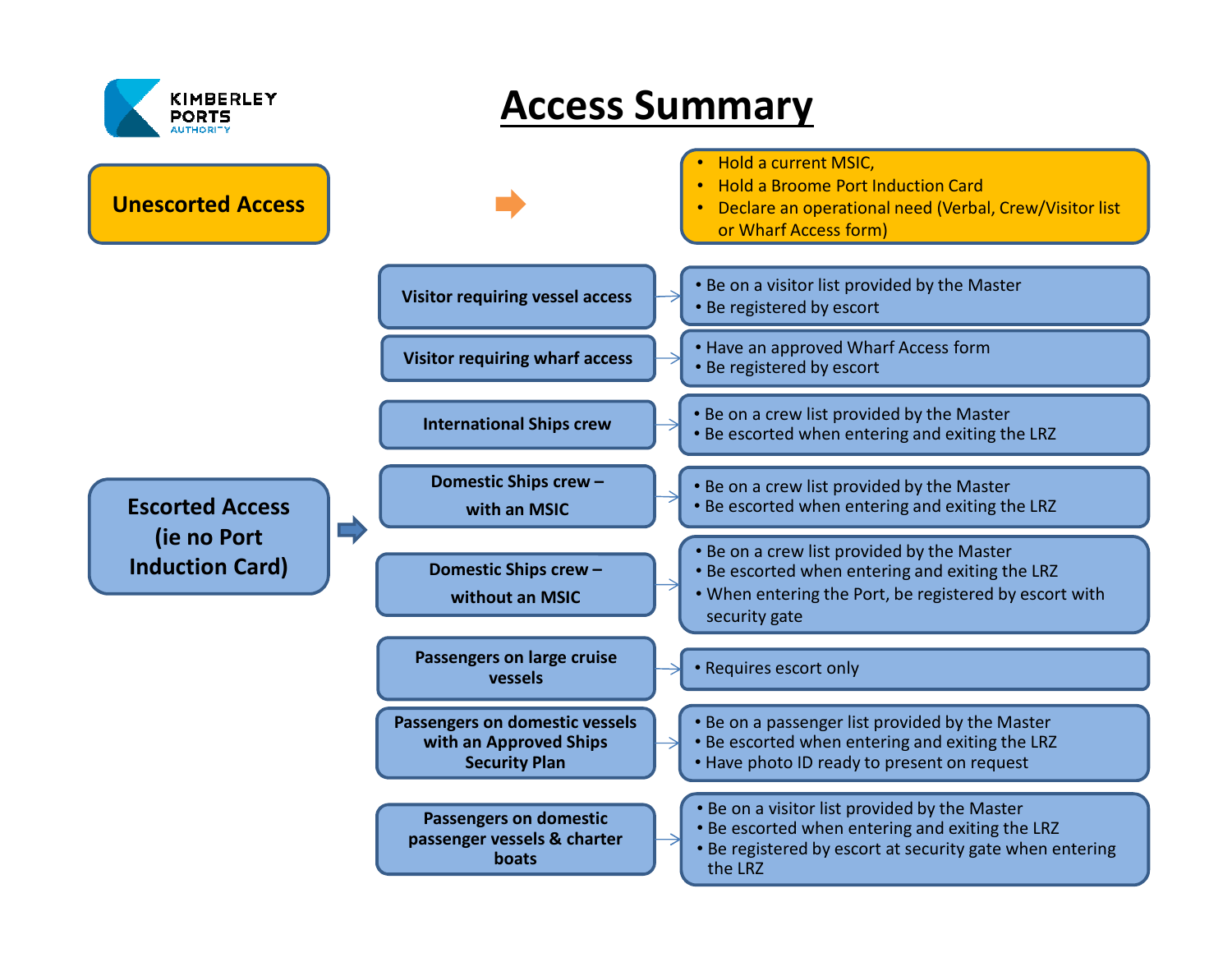

File ref: MAR52/191515 Version: 3.0 Issue date: August 2021

### Broome Port Services

## **10. APPENDIX 2 – WHARF VISITOR ACCESS FORM**

IFM35/156634

Note: This form is available on KPA's website as an online form.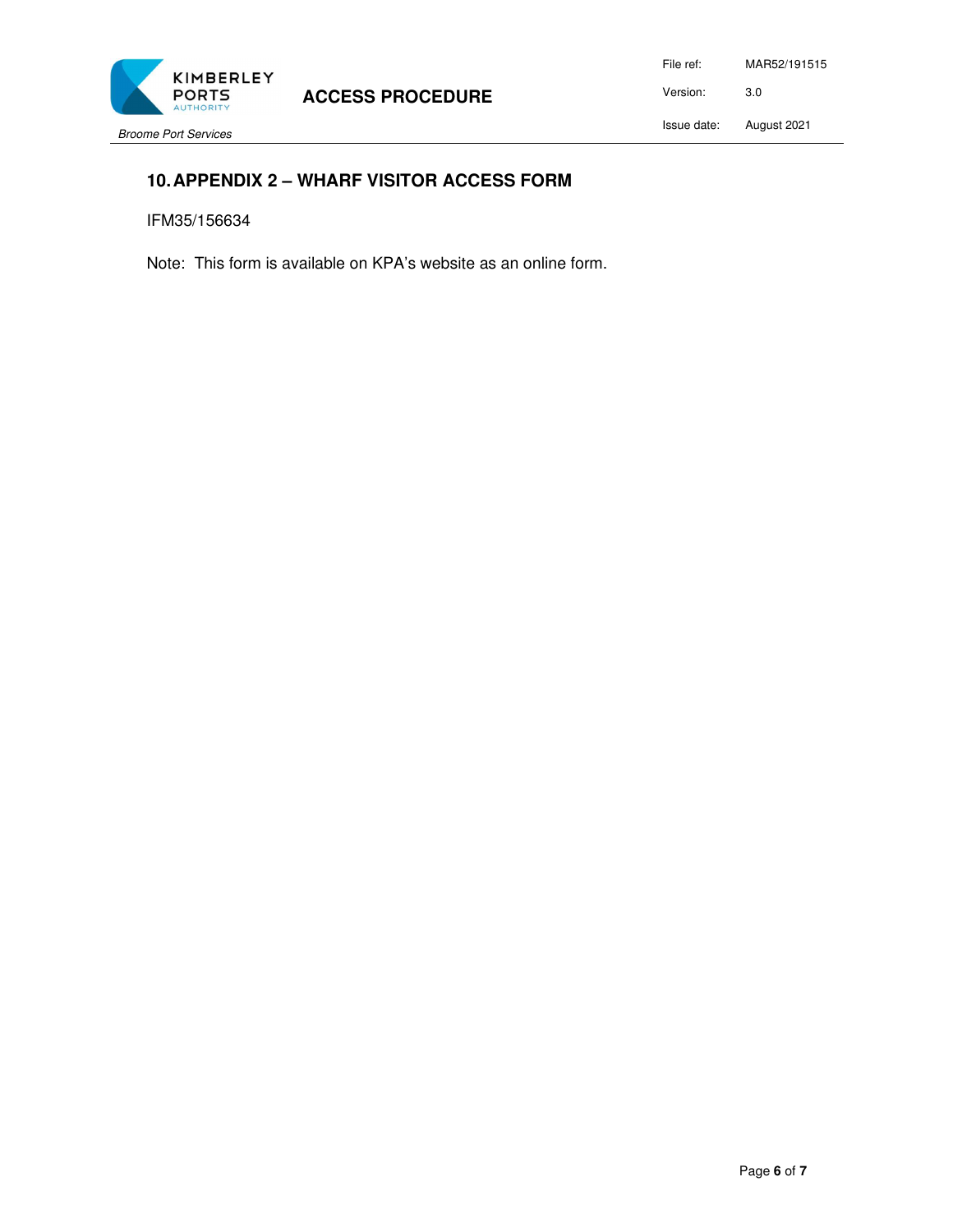

The following form is to be submitted by any person not inducted requiring access to the Wharf. It must be submitted and approved by the Port Security Officer (PSO) or delegate prior to gaining access to the Wharf. Further details regarding access can be found in the Broome Port Access Procedure. Email security@kimberleyports.wa.gov.au

| <b>VISITOR DETAILS</b>                             |                                                  |  |  |  |  |  |
|----------------------------------------------------|--------------------------------------------------|--|--|--|--|--|
| First Name:                                        | Surname:                                         |  |  |  |  |  |
| Address:                                           |                                                  |  |  |  |  |  |
| Contact No:                                        |                                                  |  |  |  |  |  |
| Email:                                             |                                                  |  |  |  |  |  |
| Employer:                                          |                                                  |  |  |  |  |  |
| Job Description:                                   |                                                  |  |  |  |  |  |
| Photo ID to be<br>presented:                       | <b>Drivers Licence</b><br><b>MSIC</b><br>Other:  |  |  |  |  |  |
| Photo ID number:<br>(e.g. Drivers Licence<br>No)   |                                                  |  |  |  |  |  |
| PORT ACCESS REQUIREMENTS                           |                                                  |  |  |  |  |  |
| Reason access is<br>required:                      |                                                  |  |  |  |  |  |
| <b>ESCORT DETAILS</b>                              |                                                  |  |  |  |  |  |
| <b>Escort Name:</b>                                | <b>Escort Contact Number:</b>                    |  |  |  |  |  |
| <b>Escort MSIC</b><br>number:                      |                                                  |  |  |  |  |  |
| <b>Escort KPA Port</b><br><b>Induction Number:</b> | <b>KPA Port Induction</b><br><b>Expiry Date:</b> |  |  |  |  |  |
| Date of visit:                                     |                                                  |  |  |  |  |  |
| KIMBERLEY PORTS AUTHORITY AUTHORISATION            |                                                  |  |  |  |  |  |
| Date application received:                         |                                                  |  |  |  |  |  |
| Authorised by PSO or delegate:                     |                                                  |  |  |  |  |  |
| Date:                                              |                                                  |  |  |  |  |  |

As per Kimberley Ports procedure, the approved visitor and escort must register at the Visitor Kiosk prior to landside restricted zone (LRZ) entry.

The information on this form will be handled in accordance with the Privacy Act.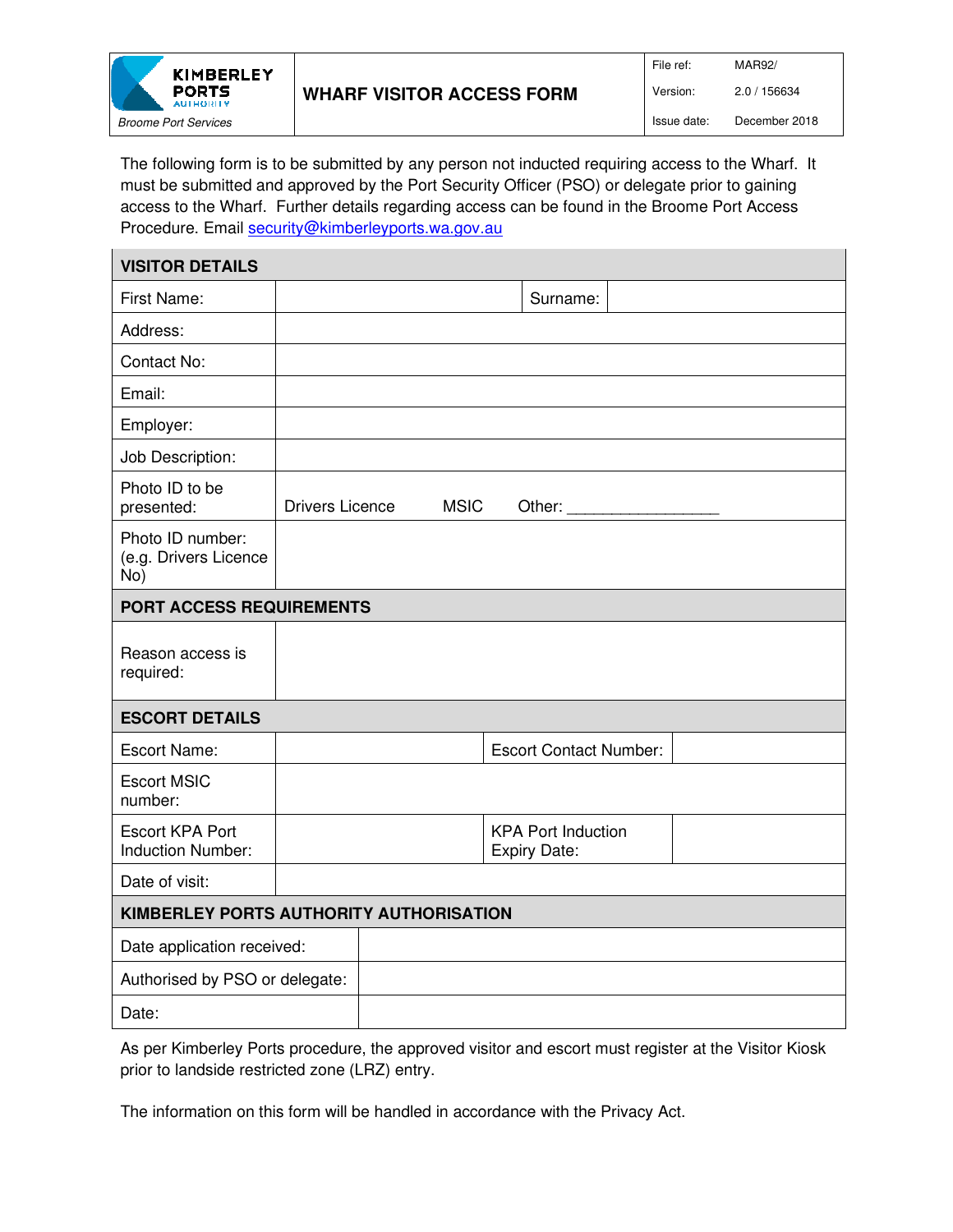

**ACCESS PROCEDURE** 

Broome Port Services

File ref: MAR52/191515 Version: 3.0 Issue date: August 2021

# **11. APPENDIX 3 – VESSEL VISITOR LIST**

IFM35/82980